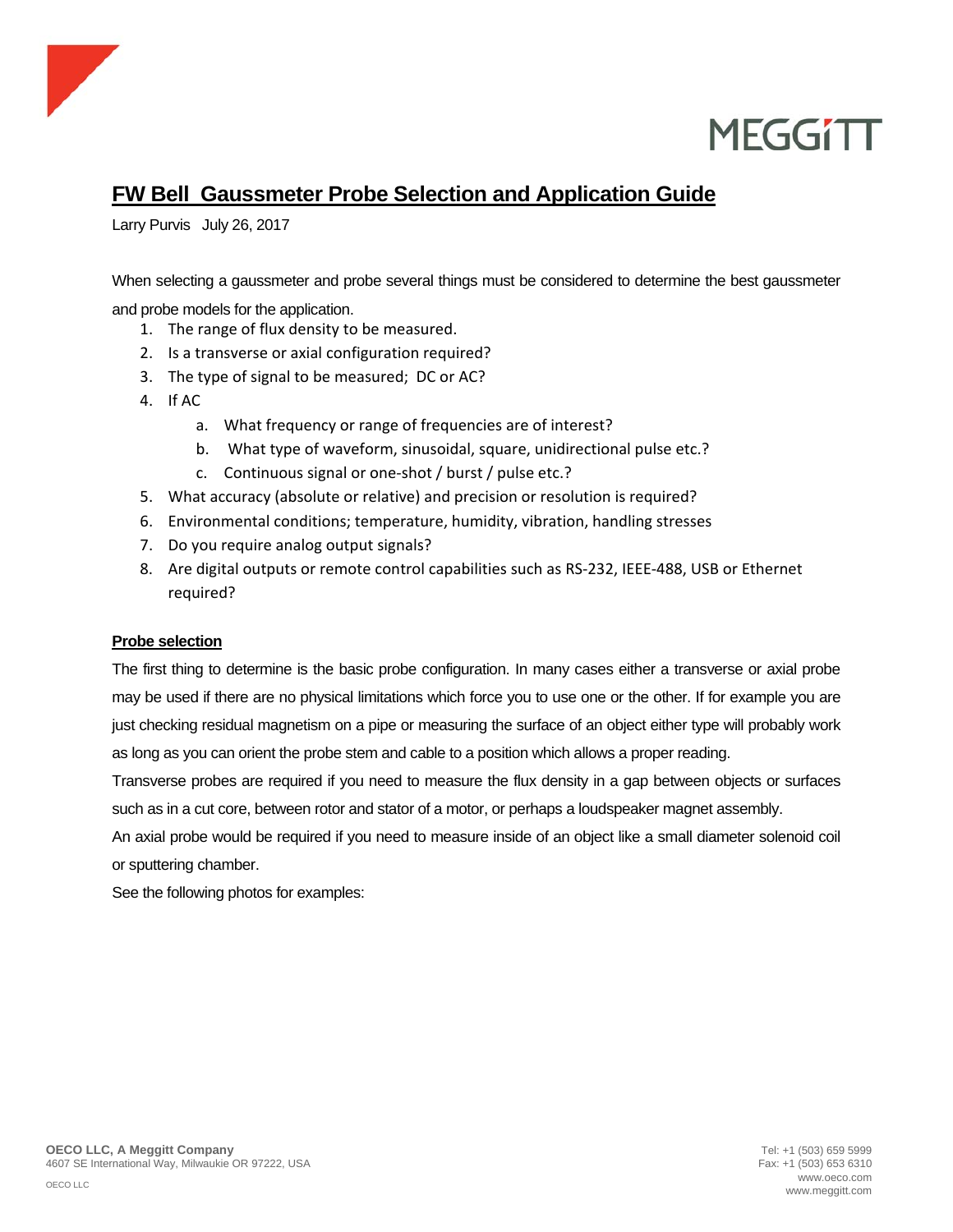

### **Transverse probe required**



Photo 1 -Core Gap Photo 2 -Between objects





Photo 3 -Solenoid Coil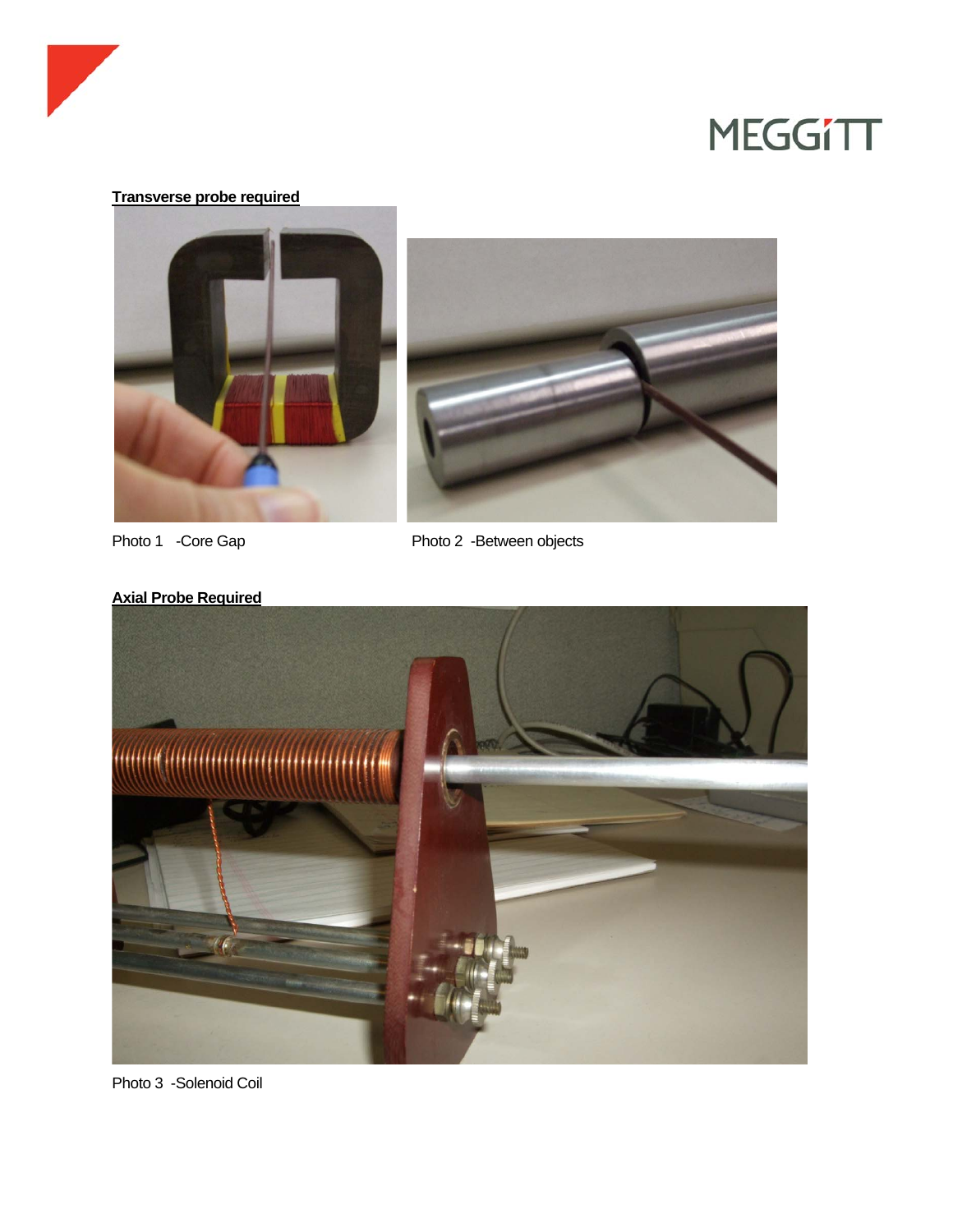

#### **Either Axial or Transverse** -External Surface or Free Space measurements





#### Photo 4 Photo 5

As can be seen from photos 4 and 5, the same measurement could be taken with either probe configuration since there are no physical limitations. In both cases the Hall plate inside the probe is parallel to the end face of the pipe. If there are no other limitations or reasons to choose a particular configuration, the axial is usually a little more robust to handling due to the larger cylindrical probe stem. This may be a concern in certain applications where there is a higher risk of handling damage.

#### Specifications and Accuracy

Most probes have a linearity specification which is expressed as a percentage of reading error over a range of magnetic flux; for example 1% to ±30kG, or 0.5% to ±2T. This specification is for DC fields and must be added to the accuracy specification for the gaussmeter on the range being used to determine total measurement uncertainty. Some probes such as the ZOA 3-axis types have a linearity range specified to a flux density level which is less than the full scale reading of the gaussmeter (10kG for the probe and 30kG for the gaussmeter). Most of these will still respond to higher field levels, but with increasing error above the upper specified limit.

The exceptions to this are the Low Field probes. The MOS models utilize Fluxgate technology and their internal circuitry will clip and not measure beyond the ±1.0G limit specified. The model MOX or MOW Hall probes ("MagnaProbes") with flux concentrators will respond above the 2.0G specification limit, but will become non-linear very fast between 2 and 3 gauss and may require degaussing to restore accuracy if operated beyond ±4 gauss.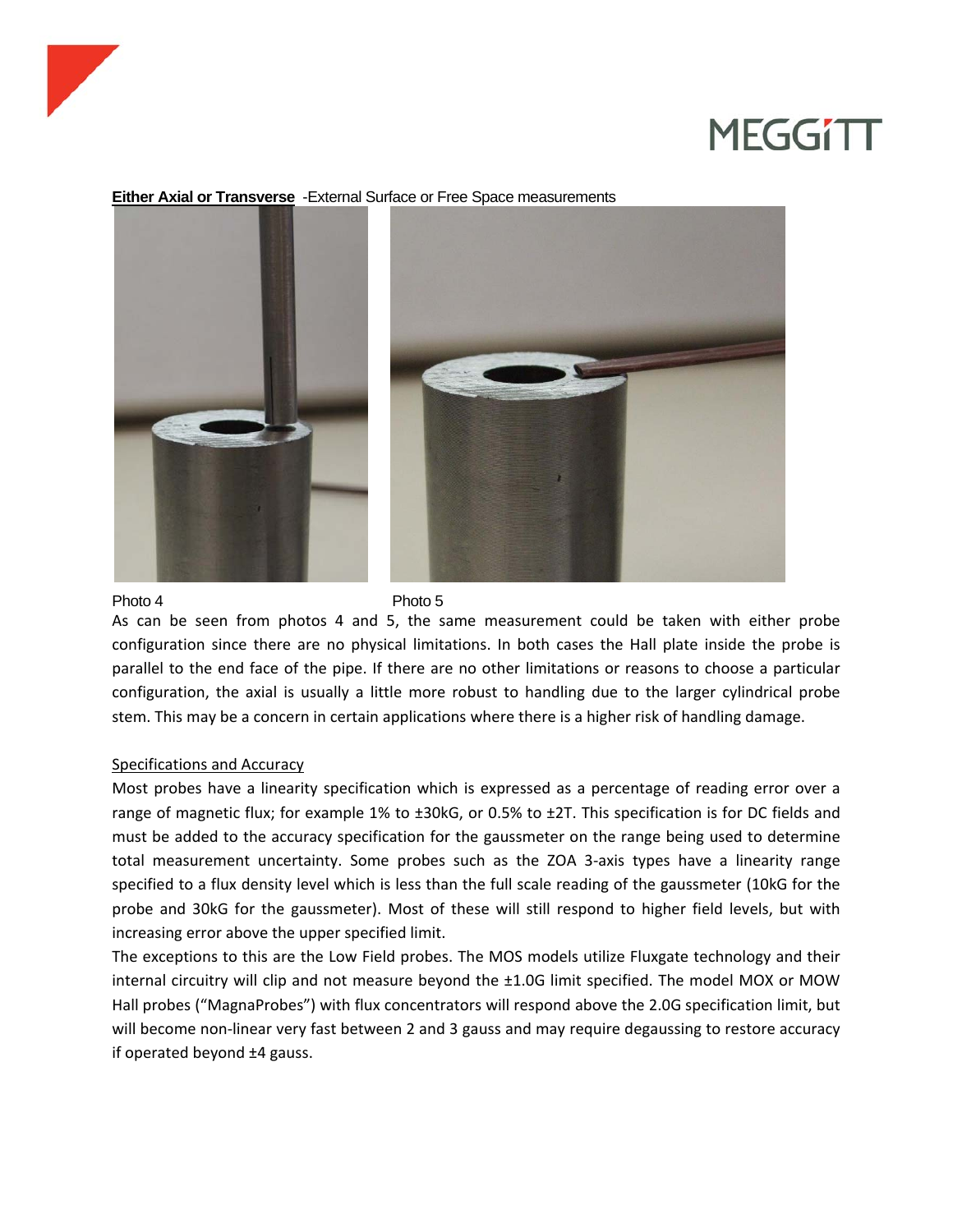

Accuracy for AC fields is not as good as for DC. This is because the signal is susceptible to more parasitic effects as noted in the AC Considerations section below, and the fact that finding and constructing a primary reference standard for AC is more difficult than for DC. Since applications can vary greatly, we do not have hard specifications for AC. We attempt to compensate for the major factors to keep error within a few percent, but each environment and a probe's response to it is different. In most cases the compensation will keep the error well below the ±3dB limits often used for AC bandwidth specifications on measuring equipment.

### Geometric Tolerances as a Source of Variation

In situations where the user is positioning the probe by using the outer surface of the stem as a reference point and measuring on the surface of an object there may be differences observed between probes of the same model. This is due to manufacturing tolerances which will place the Hall device at slightly different positions within the probe. In most cases this is not of significance, but in others this needs to be considered. For example the Hall plate in a transverse probe may not be exactly centered in the stem and if the readings with one side against the surface are compared to those with the opposite side of the probe on the surface there may be a difference in magnitude. The polarity will obviously be opposite, but the magnitude could differ too. Even though this positioning error is only a few thousandths of an inch, in some applications it is necessary to be aware of this and compensate accordingly. Also the Hall plate may not be exactly parallel to the probe stem surface and relying on the outer surface of the probe stem for positioning may result in a reading which is slightly lower than the actual flux density due to this angularity error. Probes are calibrated in an air gap and rotated until the peak reading is obtained.

### Thermal Considerations

Temperature coefficients of the probe should be considered if operating at temperatures more than a few degrees from the usual ambient of ~22°C and high accuracy is required. Temperature compensated probes may be helpful in these instances and these corrections are performed automatically by the gaussmeter. In other applications which are outside the normal compensation range (such as cryogenic probe usage) manual correction will be needed. Temperature coefficient data for most probe models may be obtained from their data sheets. If it is necessary to measure an object which is hotter or colder than the specified operating temperature range for the probe, consider shielding the probe stem in some type of non-magnetic tube which has air or fluid flowing through it to keep the probe at a more moderate temperature. This can also increase accuracy even if you are within the specified operating temperature limits for the probe and do not have a temperature compensated probe.

### Thin Film Probes

There are several models of thin film probes available for the 8000 series meters. These probes have 10 to 20 times higher impedance and therefore have a little bit higher noise floor than the normal bulk types. Typical noise or short term drift for an 8000 series thin film probe is about 5mG. This is a bit of a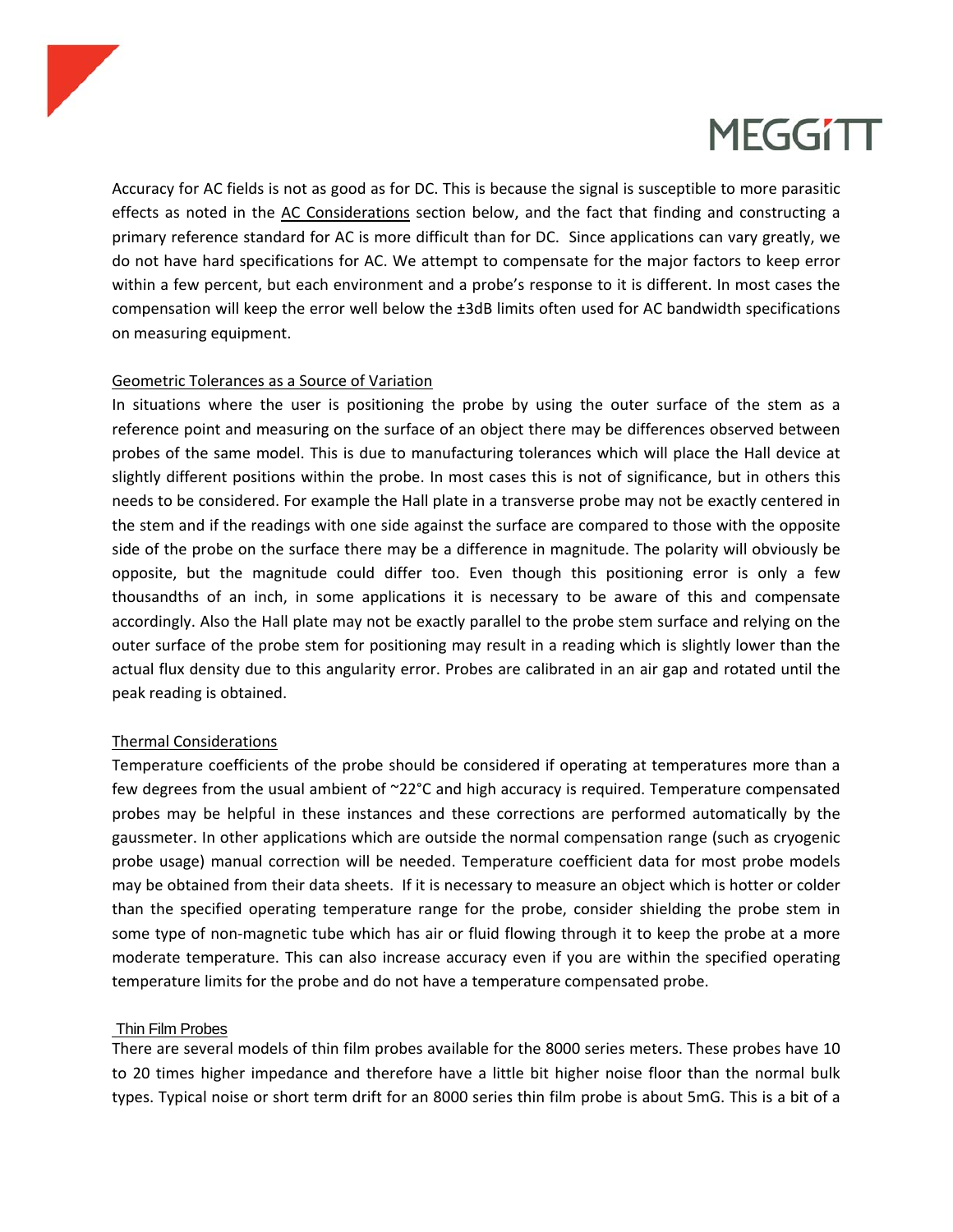

tradeoff to get the smaller sizes available with this type of probe. Thin Film probes are also available for the 5100 and 6010 meters, but due to the lower display resolution of those meters, the additional noise is not noticeable.

### AC Considerations

In general, errors from the following parasitic effects will increase proportionally as frequency increases. These apply to both continuous and discontinuous AC signals (pulses).

- Aluminum probe stems may have some error at frequencies above a few kilohertz due to eddy currents developed in the stem. Some axial probes have a small slit in the tip to reduce this error and are still relatively accurate up to 20kHz. The probes designated as "heavy duty" have model numbers beginning with an "H" do not have this slit, are thicker aluminum and may exhibit more eddy current error.
- There is always some finite loop area associated with the Hall plate itself, wiring in the stem and junctions at the Hall element and probe cable. We attempt to keep such areas as small as practicable, but they can't be totally eliminated. These loops when exposed to an AC magnetic field will generate inductive voltage signals which mix with the output of the Hall sensor. This inductive voltage increases more‐or‐less linearly as the frequency increases. The probe body or handle is usually the most susceptible area to external field influences and should be kept out of the field if at all possible.
- The amount of the probe stem, probe body and cable which is exposed to an AC magnetic field can affect the reading. We calibrate probes for frequency response in an attempt to increase accuracy over a wide range of frequencies, but each application is different and we can't compensate for each one. We do use consistent methods which we believe to be typical of most applications when calibrating for AC frequency response. Transverse probes are calibrated with only about 0.5" of the probe tip exposed to the AC field. Axial probes are calibrated with 2" at the tip of the stem inserted into the AC field.
- Depending on the angle of any inductive loop compared to the Hall plate the angular position within an AC field may not give exactly the expected results. For example, if the probe was positioned with the Hall device at a 60° angle to the field direction one would expect a reading about 86.6% of the value when the Hall plate is at 90° to the field. Any inductive signal could mix with the Hall signal and alter this value or produce signals which would be the vector summation of the Hall and inductive signal.

### Using a gaussmeter to measure low currents

For short term experiments a gaussmeter could be used with a gapped toroid core to form an open loop current sensor. This may be helpful and easier than using an actual current sensor if the necessary power supplies or space are not available. A transverse probe can be inserted into the core gap and then a known current can be passed through a wire going through the core to calibrate the setup for a known